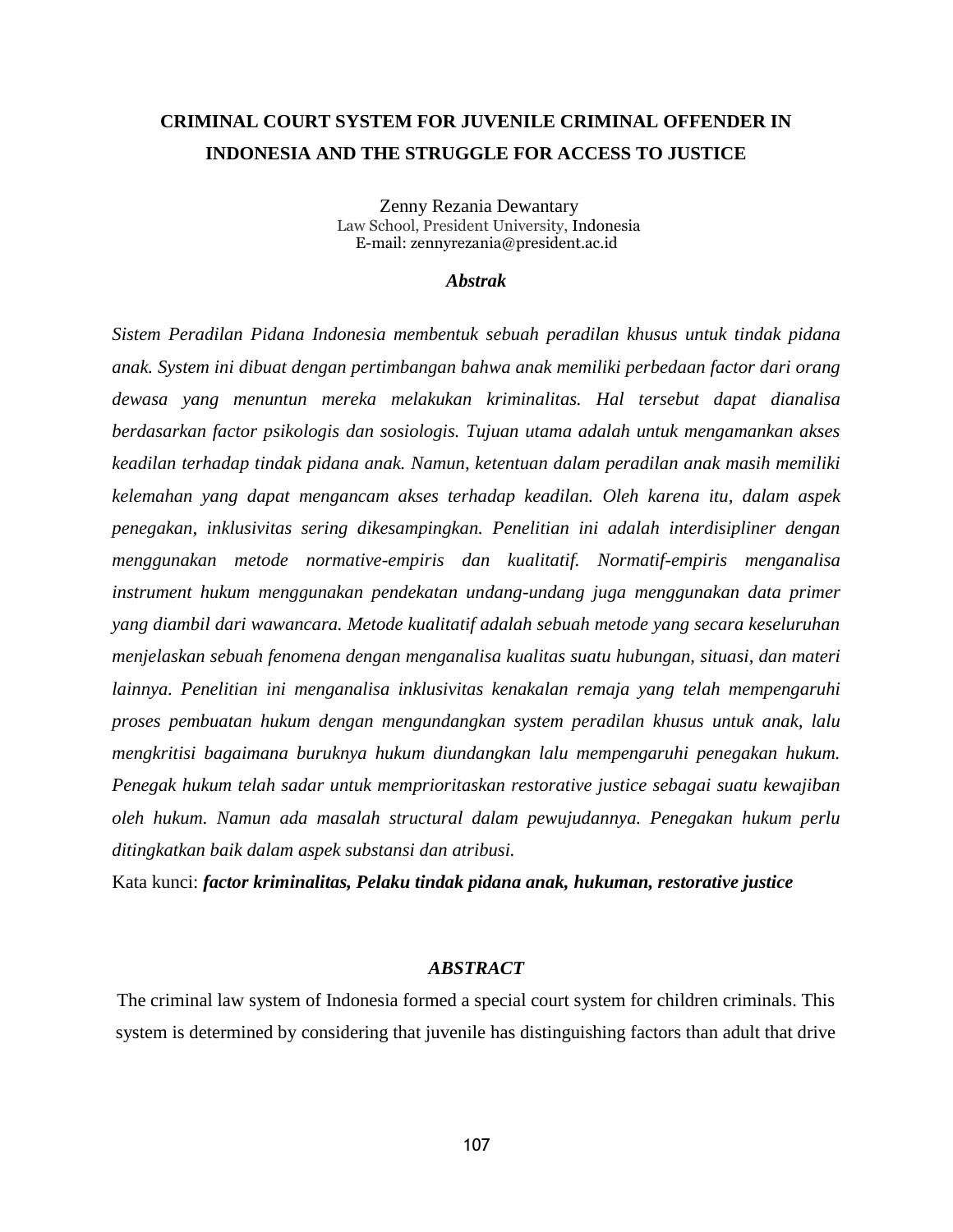them to conduct criminality. Those can be analyzed based on psychological and sociological factors. The main purpose is to secure access for justice towards children criminality. However, provisions in Juvenile Court System law still have weaknesses that will endanger the access of justice. Therefore, in the enforcement aspects, that inclusivity is often being abandoned. This research is interdisciplinary by using normative-empirical method and qualitative method. Normative-empirical is analyzing on legal instrument using statute approach and also using primary data taken from interview. Qualitative method is a method that holistically describes a phenomenon by analyzing the quality of relations, situations, and other materials. This research analyzed on the inclusivity of juvenile delinquents that has affected the law making process by constituting special court system for children, then criticizing on how poor the law being constituted and then affecting the enforcement. Law enforcers have awareness on prioritizing restorative justice as mandated by the Law. But there is a structural problem among the realization of it. The law enforcement needs to be improved both in the substantial aspect and attributive aspect.

Keywords: **criminality factor; Juvenile crime offender; punishment; restorative justice**

## **1. Introduction**

Every human being has a chance to break the law. Children by their nature have different characteristics than adults. Some factors are to cause the criminality and some as a barrier from it. Environmental factors, for instance, one of many factors that cause criminality. Other criminals-constituting factors in social studies being classified into several theories, such as, environmental, classic, neo-classic, socialist, sociologist, bio-sociologist, and many others. Sutherland in the differential association theory (1939)

stated that Criminal behavior is learnable and learned in interaction with other deviant persons. Through this association, they learn not only techniques of certain crimes, but also specific rationale, motives and so on. These associations vary in frequency, duration, etc. Differential association theory explains why any individual forwards toward deviant behavior. His assertion is most useful when explaining peer influences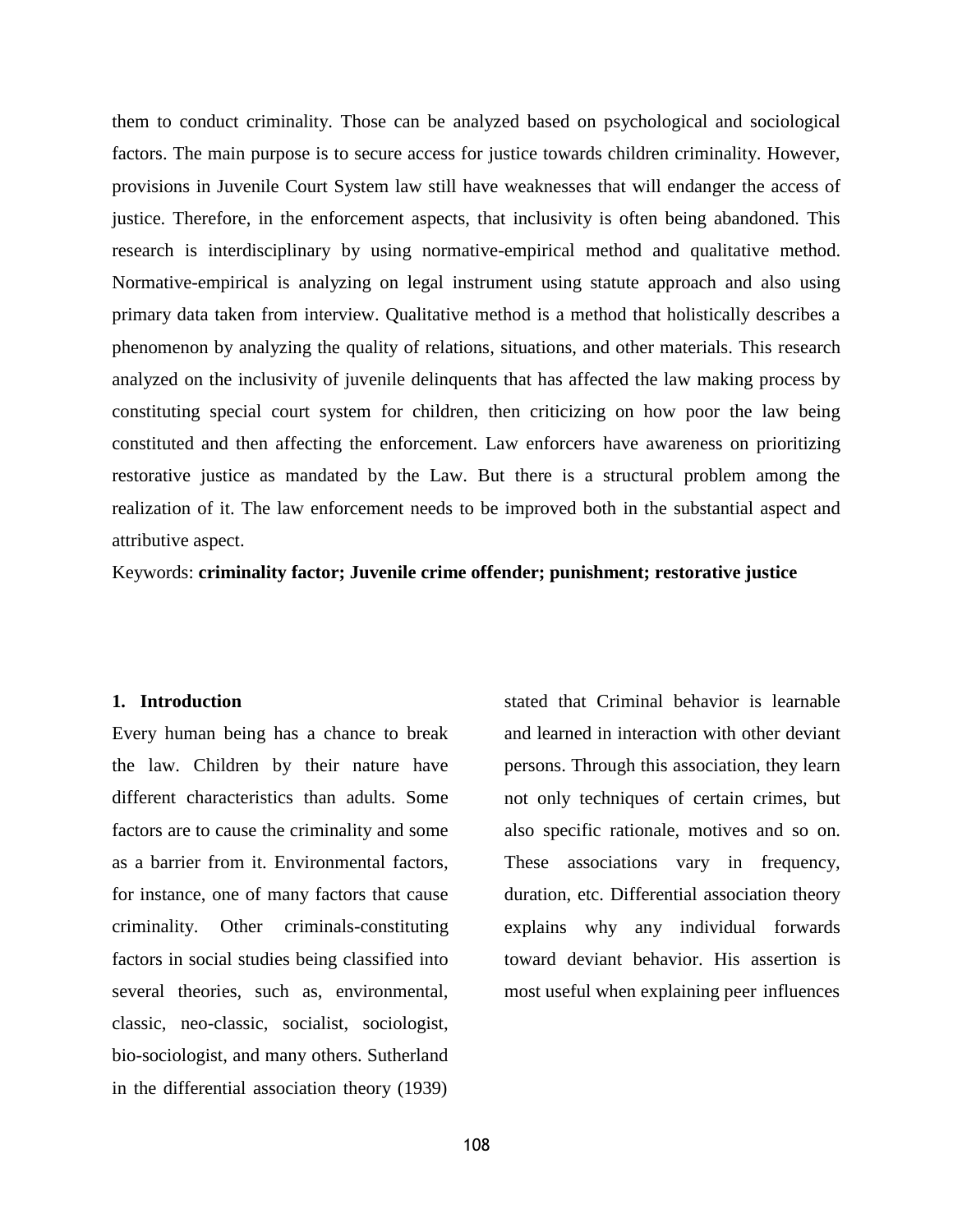among deviant youths or special mechanism of becoming certain criminal.<sup>73</sup>

We shall look at physical factors of the subject, to conclude precisely the best treatment for them. A person becomes a criminal because of several cause-factors. According to Freud' psychodynamic approach, it can be traced from their childhood experiences. The investigation is to get inside the subject's mind, life-history, their personality, and basically their interactions with the world that driven by their self-identity. It is also to search their biological relationship, to find if the subject is a criminal descent and have it in his/her genes. All those factors may affect their individual unconscious mind, so that, to them, doing unlawful actions is not something forbidden. If a children conducting an unlawful act, then the investigation is to seek whether the main cause-factor lies on the children's id, ego, or super ego.

Other than Freud's psychodynamic approach, behavior approach can be used to identify the cause of criminality. By identifying it, we can determine the best approach to treat it. Behaviorism stated that behaviors are learnt from the environment.

73

Basic assumptions of behaviorist are that when we are born, a human mind is *tabula rasa*. In contrary with Lombrosso's study about the creation of criminals, that they are born evil and can be described by their physical traits, children are born clean slate. If a child then turns into a criminal, the environmental factors are to be investigated. It is believed that unlawful behaviors are learnt.

Situations as described above are the objects of law. Children, with all their characteristics, are subject of law. Generally, law breakers hold culpability before criminal law system, not excluding children. In Bandung, Indonesia, there is a record on types of crime and its percentage, as seen in a picture below:



[http://www.julianhermida.com/contbondstrai](http://www.julianhermida.com/contbondstrain.htm) [n.htm](http://www.julianhermida.com/contbondstrain.htm) accessed August 16th, 2017, 2.30 PM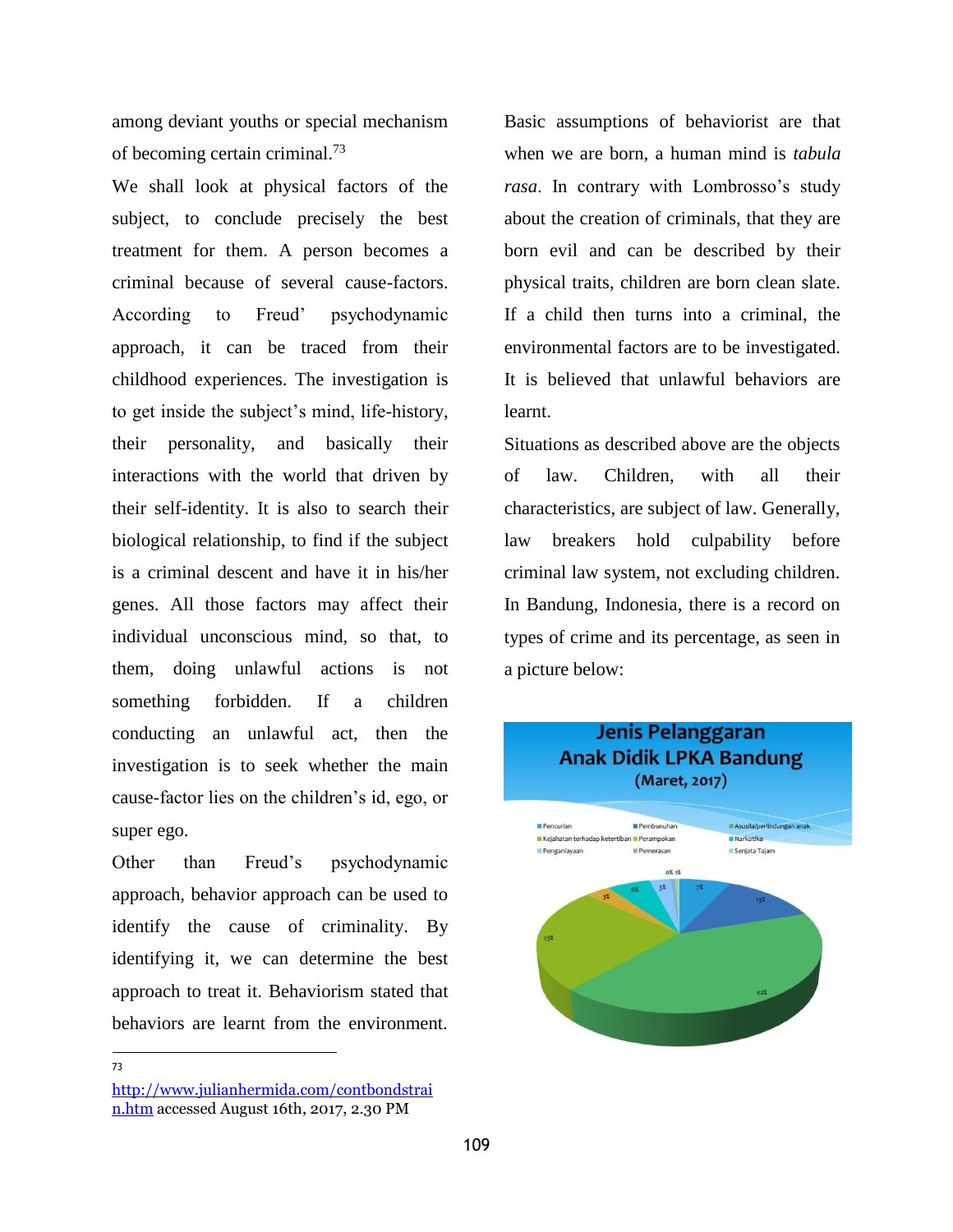Picture 1. Type of Delinquents Conducted by Child-Inmates in Children Detention House in Bandung<sup>74</sup>

From the picture above, crime against decency held most percentage of childcriminality, followed by crime against social order and narcotics. These child-criminals then must go through criminal justice system. In many areas in Indonesia, childcriminality happened although the ratio is various. Some has a high number of childcriminality traffic (West Java, for example) and some have a lower number. Although the record is possibly affected by the number of density in each region.

Juvenile justice is the area of criminal law applicable to persons not old enough to be held responsible for criminal acts. In most states, the age for criminal culpability is set at 18 years.<sup>75</sup>Indonesia is one of most states that determining juvenile culpability at maximum 18 years old and/or not in wedlock at the time. That is as stated in Law Number 23 Year 2002 regarding Child Protection (UU Perlindungan

Anak/UUPerAnak). Article 1 point 1 mentioned,

*Anak adalah seseorang yang belum berusia 18 (delapan belas) tahun, termasuk anak yang masih dalam kandungan.*

Child is a person aged below 18 years old, including a fetus in a womb. Furthermore, Law Number 11 Year 2012 regarding Juvenile Court System gave limitation for child in conflict with the law, that is a person aged 12 or above and below 18. So, only juvenile delinquents that is 12 years old and above may be tried in juvenile court.

Before the establishment of Juvenile Criminal Court Law (UU Sistem Peradilan Anak/UUSPPA), there was no specific regulation regarding juvenile delinquent. There was only one provision in Indonesian Criminal Code that distinguish the punishment for children. Article 45 of the code stating *minderjarig<sup>76</sup>*may serve special kinds of punishment, such as, being returned to their parents or guardians, being educated by the government, and the last option for

<sup>74</sup>Sri Maslihah, Psychology Department of Universitas Pendidikan Indonesia, presented in Seminar of "Kids Who Kill" Held by Universitas Pendidikan Indonesia, March 10th, 2017.

<sup>75</sup>

https:/[/www.law.cornell.edu/wex/juvenile\\_ju](http://www.law.cornell.edu/wex/juvenile_ju) stice accessed July 20th, 2017, 5.02 PM

<sup>76</sup>*Minderjarig* is a minor, a person aged below 16. 16 is a maturity age according to Indonesian Criminal Code. This regulation has been abandoned since the establishments of the UUSPPA, through *lex speciali derogate legi generali* principle. Means, the special law is used instead of the general law.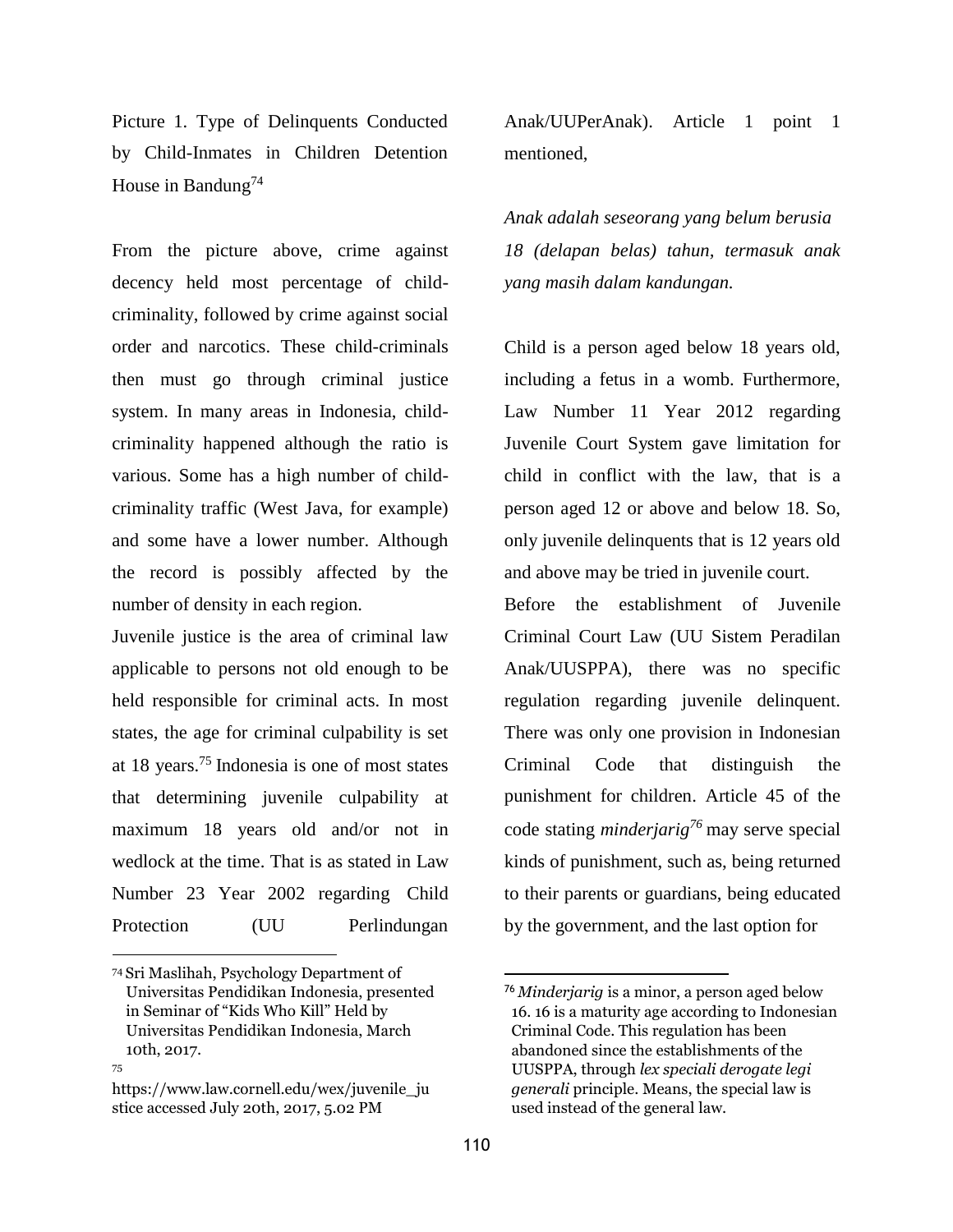the judge to choose is, to use criminal penalty as regulated in a criminal law, but, reduced 1/3 from maximum years of imprisonment. This regulation wasn't followed with procedural law about it.

In year 1997, Indonesia established special law for children, that was Law Number 3 Year 1997 regarding Juvenile Court. This law, in its consideration section, stated that juvenile owns a specific characterization, which they need to be nurtured and protected. In order to fulfill their needs of protection, there shall be a supportive institution and law enforcement/enforcers towards them.

However, The Juvenile Court Law, in general, was only imitating provisions in *Kitab Undang-Undang Hukum Acara Pidana Indonesia* (Indonesia Criminal Procedural Code) and addressed them to children. This law even created a term *Anak Nakal*.<sup>77</sup> There was still a contradiction in a matter of accommodating children's characterization, while the law didn't provide any further procedure that equals the principle. Although there was no specific support provided towards children, especially those who became criminal offenders, this law already recognized the

<sup>77</sup>*Anak Nakal* is similar with juvenile delinquent in a negative sense. It is equal with telling a child as a bad kid.

need of special treatment for juvenile delinquents and that was a start.

That was in accordance with international instruments regarding child protection that started with Geneva Declaration about Rights of Child in year 1924 (later it was acknowledge in Universal Declaration of Human Rights, 1948). Departed from that, on November 20th, 1958, United Nation's General Assembly established The Declaration of The Rights of The Child that provided 10 (ten) principles.<sup>78</sup>

The procedure that equals the principle was provided through UUSPPA. This law provides the mechanism of diversion as an attempt to avoid the use of litigation. By having diversion procedure, the law tries to pursue restorative justice and replaces retributive justice. These mechanisms are believed to protect children's right better.

Then, in the recent system of Indonesian law, it is already mapped systematically the system of juvenile criminal justice. The system that already containing and understanding the background of juvenile delinquent and juvenile crime offender, prioritizing the psychological state of juveniles, considering the social system where the juvenile is raised, and then these

<sup>78</sup>See Muladi and Barda Nawawi Arief. (2007). *Bunga Rampai Hukum Pidana (Capita Selectaof Criminal Law).* Bandung: Alumni, p. 115-141.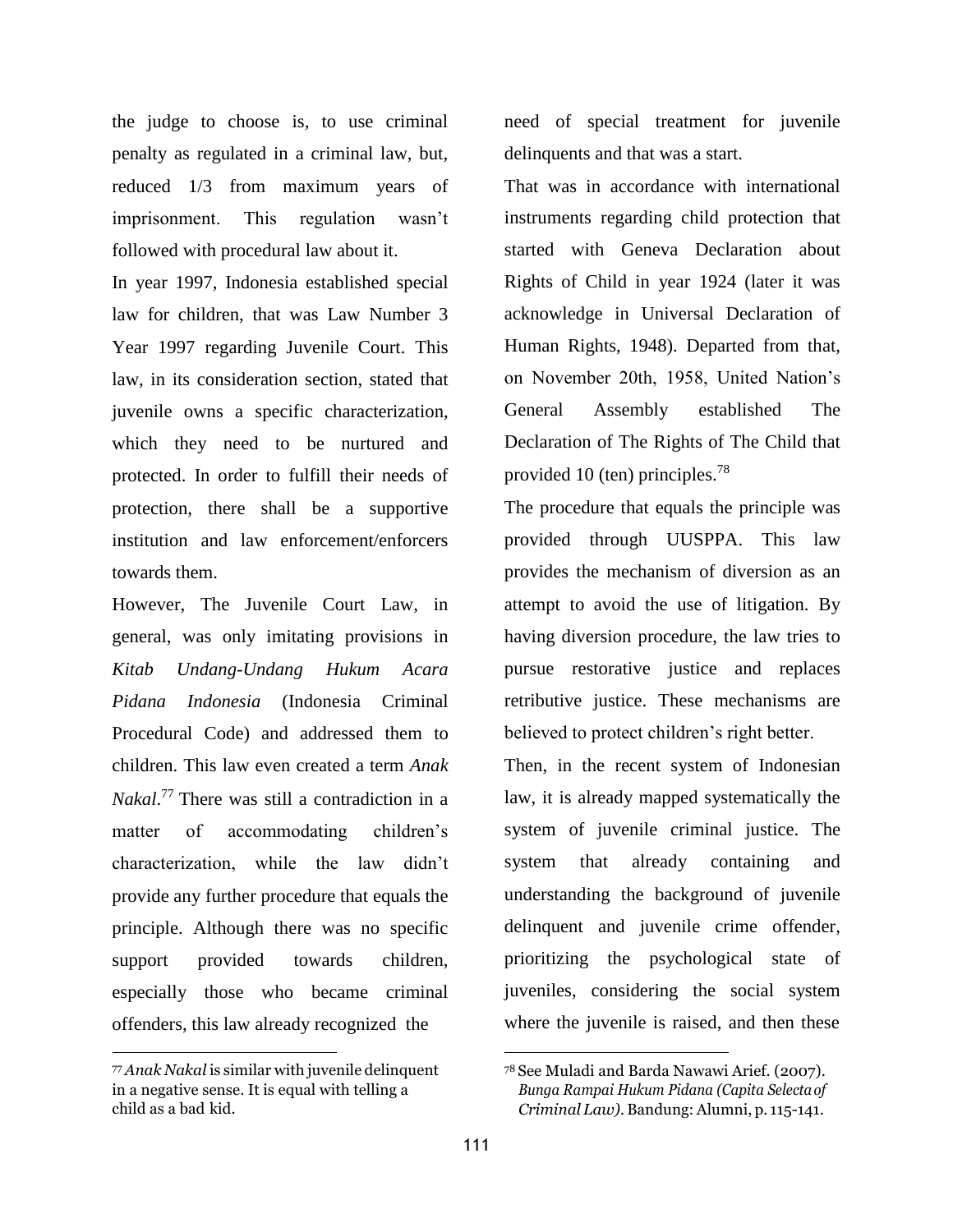aspects has been formulated to the legal system. This can be seen through several laws, old and new, that concerning juvenile delinquent.

The problem lies on the aspect of implementation. As Friedmann said, to describe a legal system is to analyze components that constitute it. They are the legal system's sub-systems. First, that is a legal structure. Structure is a skeleton that forms a body. It is an institutional body from the system that manages its stability. Second, that is a legal substance. This consists of regulations including code of conduct to determine the behaviour of institutions. Last, that is legal culture. It is about the social power where the legal system emerged.<sup>79</sup>

When the law making process has focused on the subject it regulates, then the law enforcers should bear the exact capacity to implement it. Juvenile court system has been developed in the hope it will cope with children characteristic well and to seek restorative justice through diversion method.

<sup>79</sup>See Lawrence M. Friedmann. (2011). *Sistem Hukum–PerspektifIlmuSosial(TheLegalSystem – A Social Science Perspective).* Bandung: Nusa Media, p. 12-19.

However, years after the establishment of UUSPPA, problems still occurred in many places. Problems here are structural, not only law enforcement-related but also related with bureaucracy, funding, capability of law enforcers in term of child-treatment, misperception of the principle of diversion, imbalance between juvenile crime cases and law enforcers, facilities, administrative aspects, and the list is still going on.

All those boundaries weaken the importance of access for justice for child-criminals. The mindset of securing child-criminals in accessing justice has been swerved away due to these matters. Considering that the treatments for child-criminals are unique, based on psychological and sociological factors that hold a big role in it, then putting them into criminal litigation process is like walking on the egg shells. The legislation should've been constituted very carefully and thoroughly, the law enforcers should've been trained very seriously about aspects of children and child-criminals, and the enforcement should've been done intensively. Technical matters like bureaucracy, funding, administration, facilities, load of work, and such, should not be the cause factors that fail the purpose of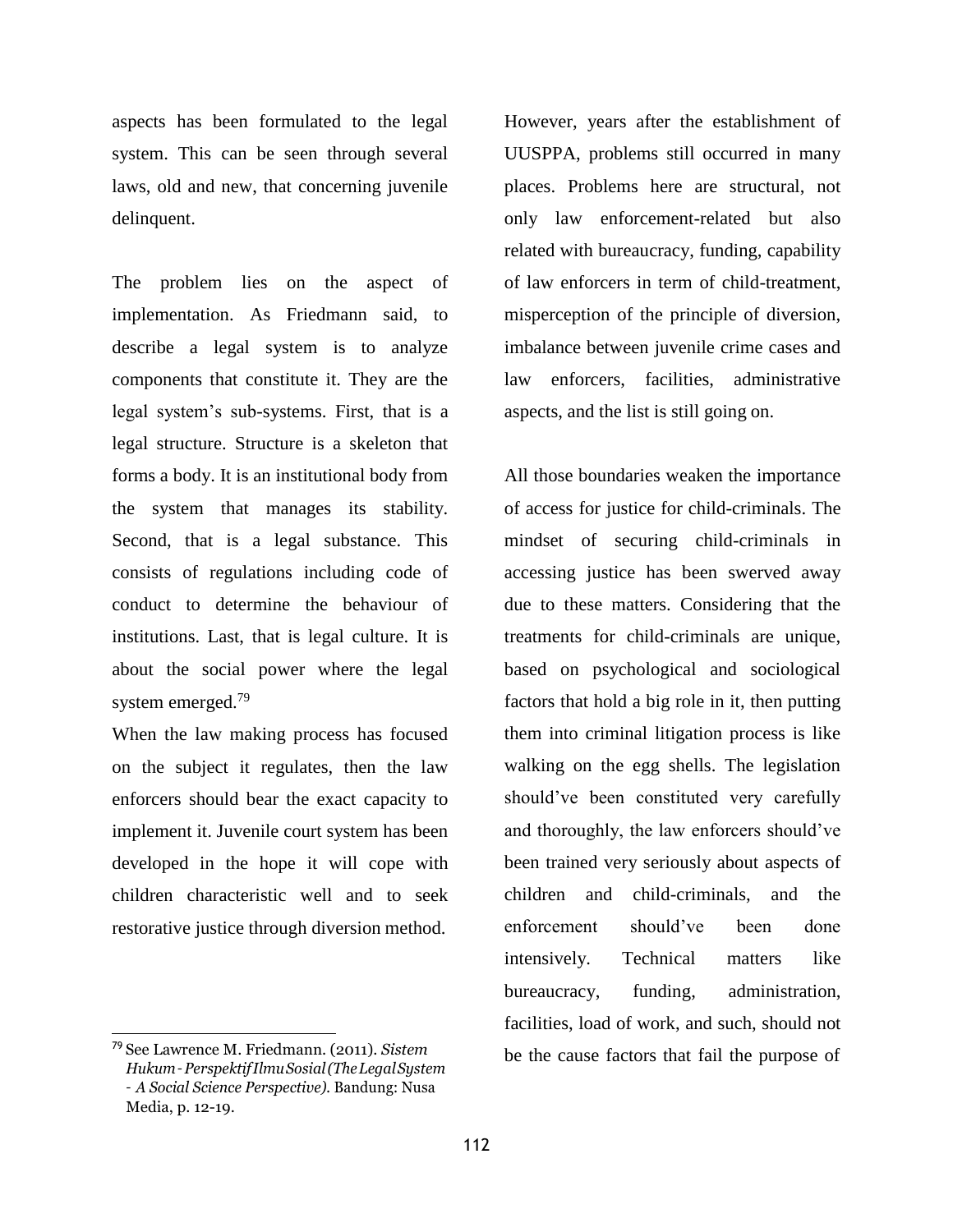the law. Therefore, this matter is important to be investigated.

#### **2. Methods**

This writing used interdisciplinary methods where, as a legal research, it used the normative-empirical method with statute approach. This way was useful to analyze law instruments that related with child criminality. How the development of Juvenile Court System showed the change of paradigm about child criminality. How the existence of that law was not followed with procedural instrument as the standardization of child criminality dispute settlement. Data collections used are secondary data and also primary data in a form of interview.

Then, as a social research, this writing also used qualitative methods. This was to holistically describe a phenomenon of child criminality dispute settlement and how they need to be helped in getting access for justice, by analyzing the quality of relations, situations, and other materials. This research is analyzing on the inclusivity of juvenile delinquents that has affected the law making process by constituting special court system, then criticizing on how poor the law being constituted and affecting the enforcement. <sup>80</sup>See [http://icjr.or.id/problem-implementasi-](http://icjr.or.id/problem-implementasi-sistem-peradilan-pidana-anak-di-indonesia-masih-ditemukan/)

## **3. The Struggle of Access for Justice**

The establishment of UUSPPA as the latest regulation towards children criminality has not fully reached its purposes. This law is implementing restorative justice through a procedure called diversion. Diversion is a criminal dispute settlement through a mechanism similar with mediation. The case will not be tried in a court (litigation). Instead, parties involved will be trying to find a better settlement for them. This is meant to create chance to focus on restoring the child criminal and making way to the victim to cope with the situation, instead of only retaliating on what the child has done. Hopefully, this mechanism will lessen the number of children being put in a prison.

In contrary, data said that the number of child inmate in 2017 increased from a year before. The number is 2.559 child inmates in 2017 and 2.320 child inmates per December 2016 spread in 33 provinces of Indonesia.<sup>80</sup> This is not the only problem occurred since the establishment of UUSPPA. The list is as follows.

a. Regulations of implementation of UUSPPA were not created

[sistem-peradilan-pidana-anak-di-indonesia](http://icjr.or.id/problem-implementasi-sistem-peradilan-pidana-anak-di-indonesia-masih-ditemukan/)[masih-ditemukan/](http://icjr.or.id/problem-implementasi-sistem-peradilan-pidana-anak-di-indonesia-masih-ditemukan/) accessed August 18th, 2017 11.28 am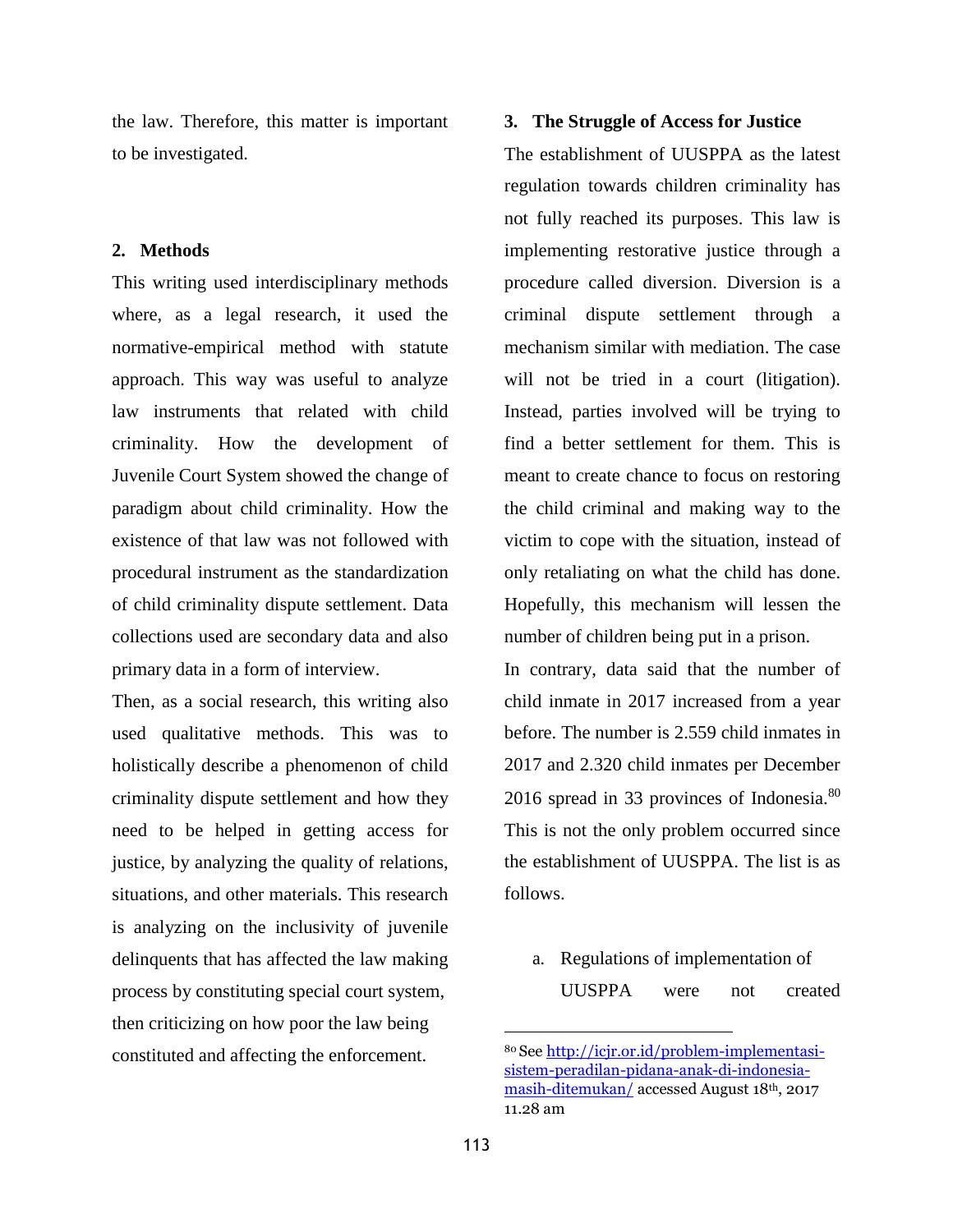immediately. In fact, after the establishment of UUSPPA, government regulation (Peraturan Pemerintah / PP) was only established 3 years later through PP number 65 year 2015. UUSPPA itself even though it was established on 2012, it was set that it would enter into force 2 years after the establishment. In short, UUSPPA entered into force on 2014, PP number 65/2015 established on 2015. Before this PP was created, to fill the vacant of regulation of UUSPPA implementation, Indonesian Supreme Court established Supreme Court Regulation (PERMA) Number 4 Year 2014 as a guideline of diversion mechanism. At the time, since there were no guidelines of UUSPPA implementation yet, the Supreme Court establish this PERMA as a guideline in their scope of competency. This has affected the task of diversion is more coordinated among Courts. But, this step was not followed by other competencies such as police department and attorney department. There was no uniformity on implementing UUSPPA between

related departments. Also, since Indonesia have regional autonomy, there was, and is, a no-uniformity between capitals and districts. Meanwhile, UUSPPA formatted diversion to be implemented in every stage of crime settlement procedure.

Through the interview with Putri Kusuma Amanda from *Pusat Kajian Perlindungan Anak* / Center of Child Protection and Wellbeing  $(PUSKAPA)^{81}$  it is known that in a period before PP about diversion established, implementation of diversion was very rare. The main reason was because there was no PP about it. The most established social service and institution was in West Java. West Java was the most prepared to sustain diversion method. Regarding data, quality of diversion implementation are equally poor. The worst was in general

<sup>81</sup> <http://www.puskapa.org/> PUSKAPA was established in early 2010 at Universitas Indonesia through a collaboration between theuniversity'sFacultyofSocialandPolitical Sciences (FISIP UI), Columbia University, and the Indonesian Ministry of National Development Planning (BAPPENAS). The Center was established to contribute to closing the gaps between knowledge and practice in the field of child protection and wellbeing in Indonesia.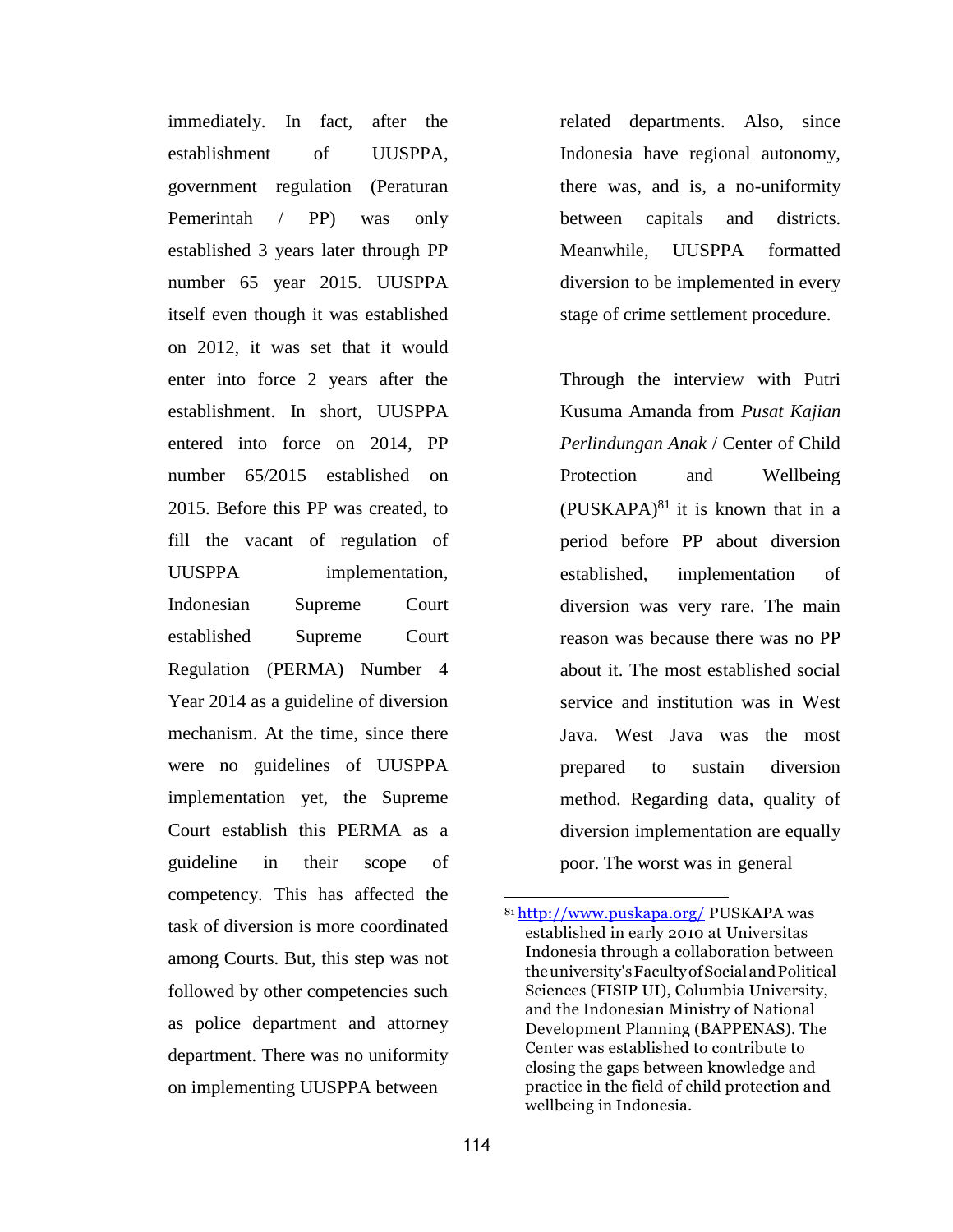attorney's institution. Administrative aspect on data of diversion was mostly manual. And some lack of capability in ensuring the implementation, monitoring, and reporting. Courts are institution that is better in systematically implementing UUSPPA (because they are one-commanded under the Supreme Court and PERMA). *Direktorat Jenderal Pemasyarakatan*  (*dirjenpas*) also better in term of monitoring because many childinmates are being put in custody in *Lembaga Pembinaan Khusus Anak*  (LPKA) or in *Lembaga Penempatan Anak Sementara* (LPAS).

While the society waited for the regulations to be fully supported by administrative and technical aspects, child-criminals were mistreated when being prosecuted. It is known that during investigation process, children were mentally suppressed. Criminal investigation is depressing even for adult. Children in one hand received a similar treatment like adult. There was a situation where a child criminal was cigarette-burned during investigation. Detention officers in a child detention house in Jakarta, Indonesia, still in some levels showing their authority towards child inmates under their supervision, instead of acting as their guardian.<sup>82</sup>

b. Provisions in UUSPPA about the competency of law enforcers that deal on child-criminals are not fully committed. Articles 1 UUSPPA mentioned,

*8. Penyidik adalah penyidik Anak.*

*9. Penuntut Umum adalah penuntut umum Anak.*

*10. Hakim adalah hakim Anak.*

*11. Hakim Banding adalah hakim banding Anak.*

*12. Hakim Kasasi adalah hakim kasasi Anak.*

Those provisions mentioned that investigators, general attorney, and judges are those who qualified to process child-criminals. Furthermore, article 26 (3) about

<sup>82</sup>This detention house for children is not a fully intended detention house for children, but an adult detention house that then renovated one section to be used for child inmates.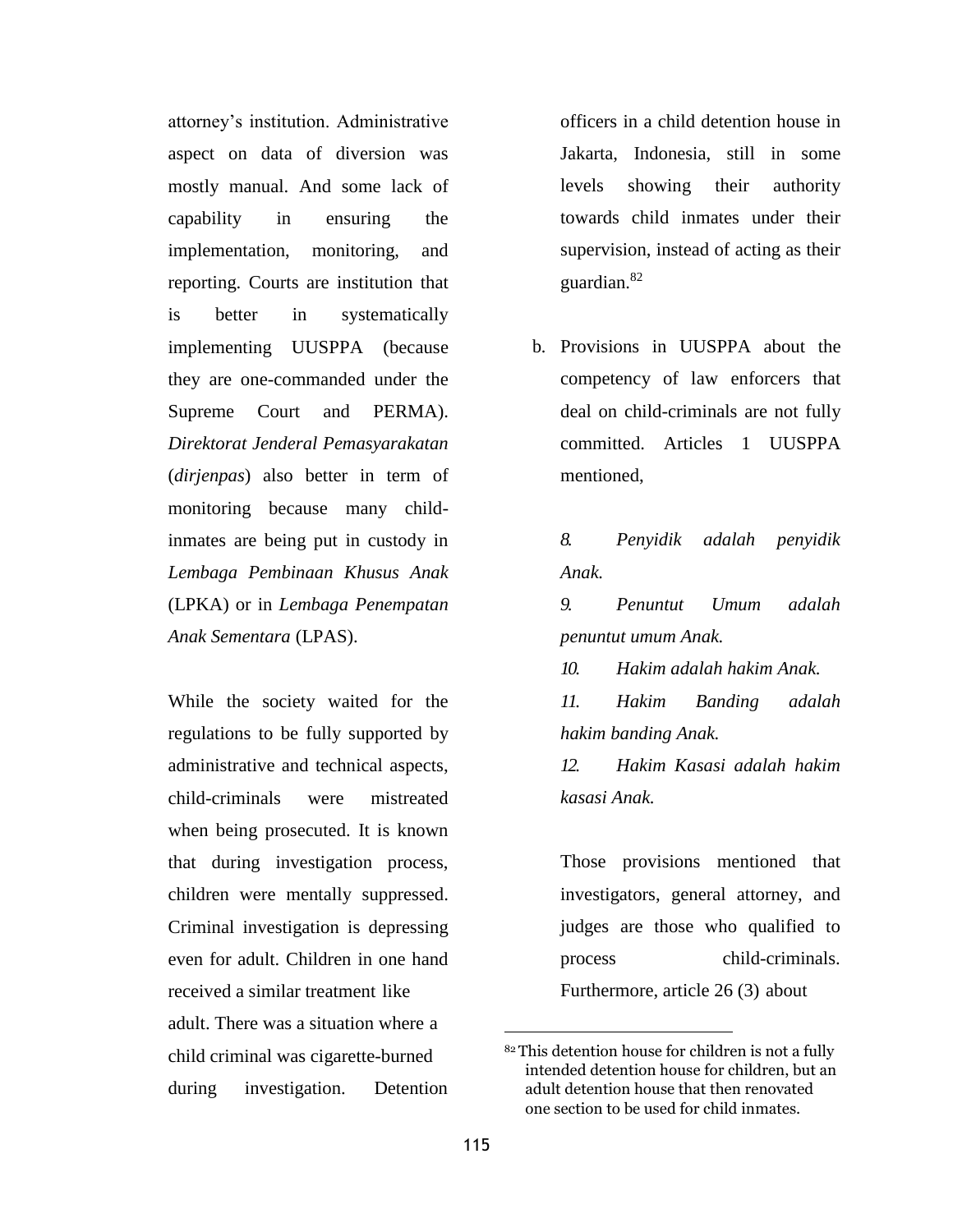investigation explained qualifications for child investigators. Those are:

- 1. Experienced
- 2. Capable, dedicated, and concern on matters regarding children
- 3. Experienced in technical training of juvenile court.

Same qualifications applied for general attorneys and judges. Highlight is on point 3. It is said that the authority must be experienced in training on aspects of juvenile court. But then this condition is followed with next provision which stated, '*Dalam hal belum terdapat Penyidik yang memenuhi persyaratan sebagaimana dimaksud pada ayat (3), tugas penyidikan dilaksanakan oleh penyidik yang melakukan tugas penyidikan tindak pidana yang dilakukan oleh orang dewasa.*' Translation: In a matter of vacancy of qualified enforcers as obliged in point (3), duties may be carried out by enforcers that settling on crimes perpetrated by adults.

That provision exonerates the urgency of need for enforcers for child-criminals. As the UUSPPA law have already concerned on the rights of child-criminals, the exonerating provision lessen the attempt to reach restorative justice towards childcriminals.

c. Another problem related with point b is about the technical training of juvenile court. Three years after the birth of UUSPPA, instruments of procedural aspects hadn't been created. Even though police department claimed that they struggle to maintain the implementation of UUSPPA, at least in that three years period, the result was not satisfying. The victim of the system here was child-criminal that had to serve their time in detention. Since the implementation instrument for UUSPPA was delayed, aspects about procedural of the training also hadn't been constituted. The Ministry of Justice and Human Rights (*Kementrian Hukum dan HAM*) through its BPSDM (*Badan Pengembangan Sumber Daya Manusia*/Human Resource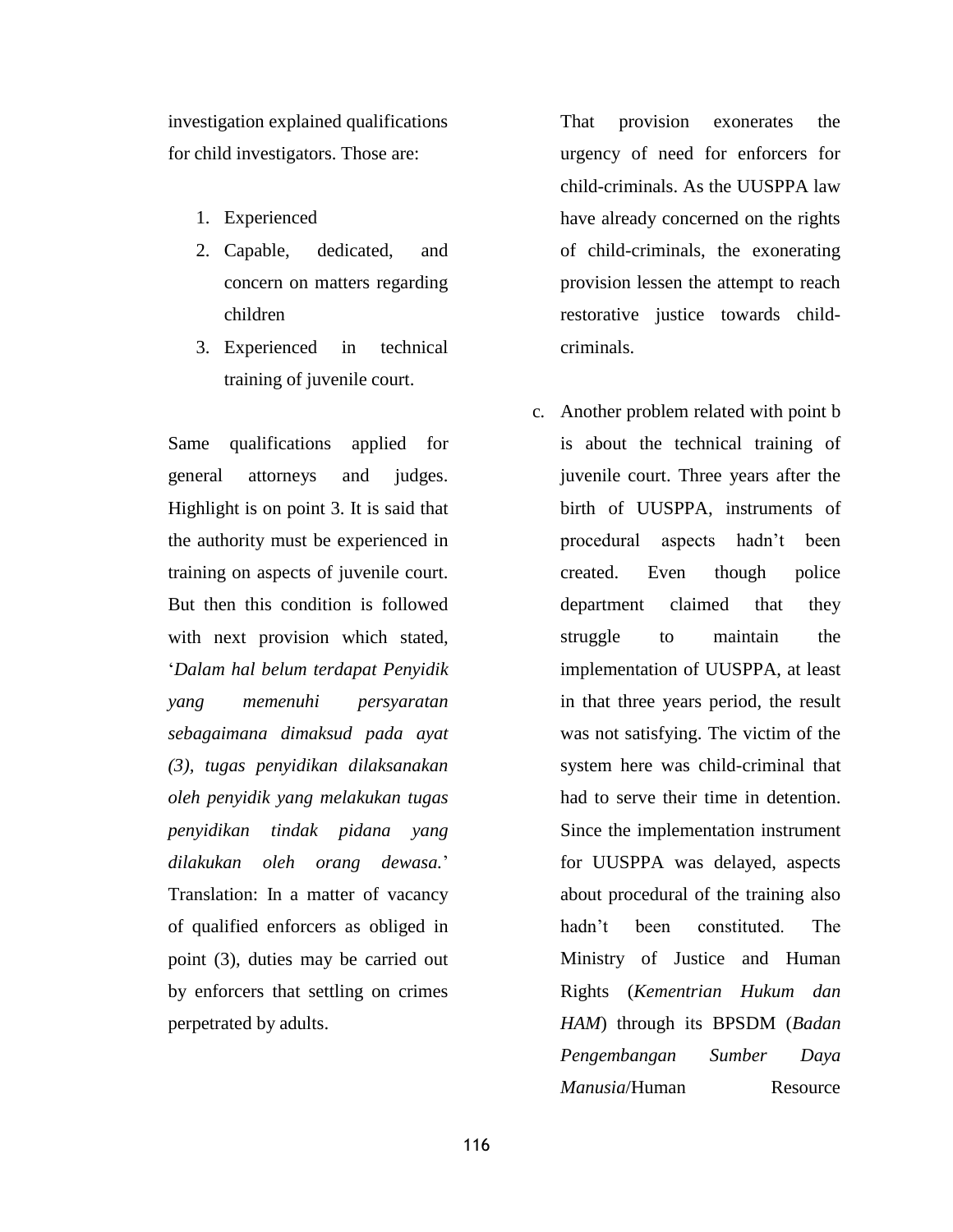Development Body) have duty to conduct integrative training between police, attorneys, and judges. At some point, this was not implemented thoroughly. There is budget cut in this training. Budgeting problem cause a problem in conducting integrated training by BPSDM. Therefore, trainings is held by each institutions. Again, this resulted to a distinguished standard of training. Courts have successfully conducting trainings on childcriminals dispute settlement and providing a certification. Attorney general institutions have never conducting any. Police institutions have PPA unit (unit Perlindungan Perempuan dan Anak). But, officers that are assigned in PPA unit have no certain criteria, sometimes it was just being a woman then they are fit to be in PPA unit. But being a woman does not guarantee them to be a qualified child-investigator in UUSPPA coridor. In police academies, there have no program on child protection perspectives.

d. Social-related problem also occurred, by the occurring of phenomenon

where child-criminals that were brought to trial were mostly from less-fortunate group. These middlelow class children were hardly gain access to restorative justice. Since the establishment of UUSPPA in 2012, there were very less evidences that child-suspects and childcriminals treated as a child. There can be seen the vicious circle, where, child from middle-low group involved in crimes because of the environment, the gap between aspiration and opportunity, the family where they were raised that has formed their behavioral state, and many cause factors can be explained with criminology. Then, these child-criminals must go through criminal law procedure that run by adult law enforcers that, even if they struggle to implement the child friendly criminal procedural law, still time shows that the implementation were not thorough. It is mentioned in previous page that a child-suspect got a cigarette-burn during investigation, violations and trauma. Child-inmates psychologically stressed just to be in a detention house together with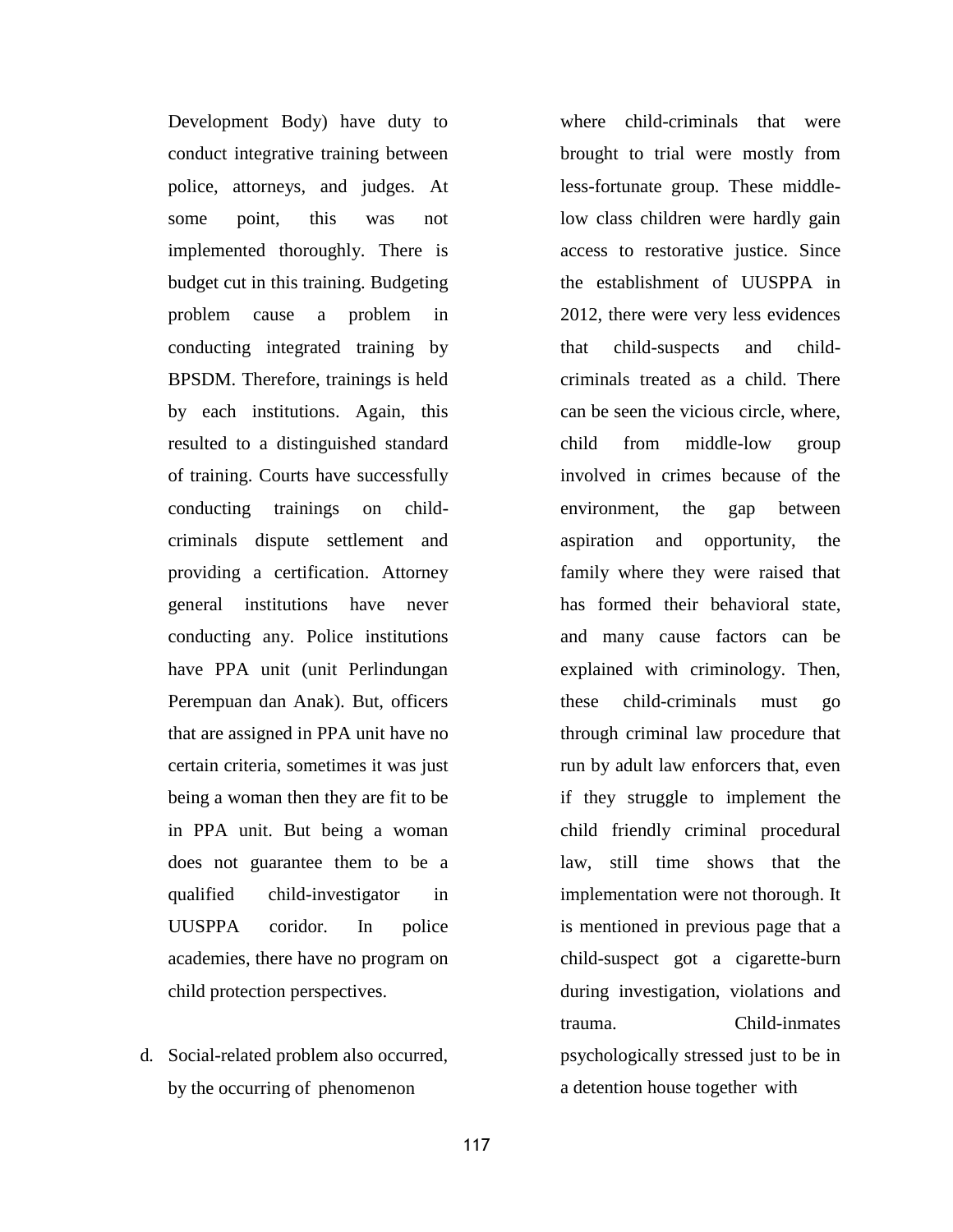adult-inmates (due to less facility). This resulted to poorly educated child-inmates and they serve their punishment without being restored. More than 50% of child-inmates dropped out of school. This percentage was increased ironically that they have to drop out because they were criminally processed. Prison is a school that creates criminals. Diversion method is intended to bridge this situation so that child-criminals can have better settlement than being imprisoned. But the progress was far from optimum. Access to justice, according to Putri, was better for the richer.

e. Sustainable treatment for childcriminals is poor. Generally, mechanisms that are contained in UUSPPA are already on the go. Mechanisms here such as, diversion, restorative justice as basic principle, separating child-inmates and adultinmates, law enforcers that fit the criteria to deal with children, infrastructures and administrative aspects. But these are still running

scattered between regions and institutions.

Through FGD's with Bappenas<sup>83</sup>, it is needed a coordination between regional governments, NGO, actively-run LBH, and full support from regional government. For example in, the attempt of implementing UUSPPA, Nusa Tenggara Barat  $(NTB)^{84}$  is one of the tops in term of criminal settlement. Although it is accepted that maybe NTB is better because the number of population there is not as high density as capitals, hence, lower traffic of child criminality. But still, NTB is a good example of a good coordination between regional government and law enforcers that resulted in better achievements in implementing restorative justice through diversion.

**3.1. Achievements of Government of Indonesia in Integrating Juvenile Court System**

<sup>83</sup> Bappenas is Badan Perencana Pembangunan Nasional/National Development Planning Agency (visit [https://www.bappenas.go.id/id/\)](https://www.bappenas.go.id/id/)

<sup>84</sup>Nusa Tenggara Barat is a province in Indonesia and is a part of Nusa Tenggara Archipelago.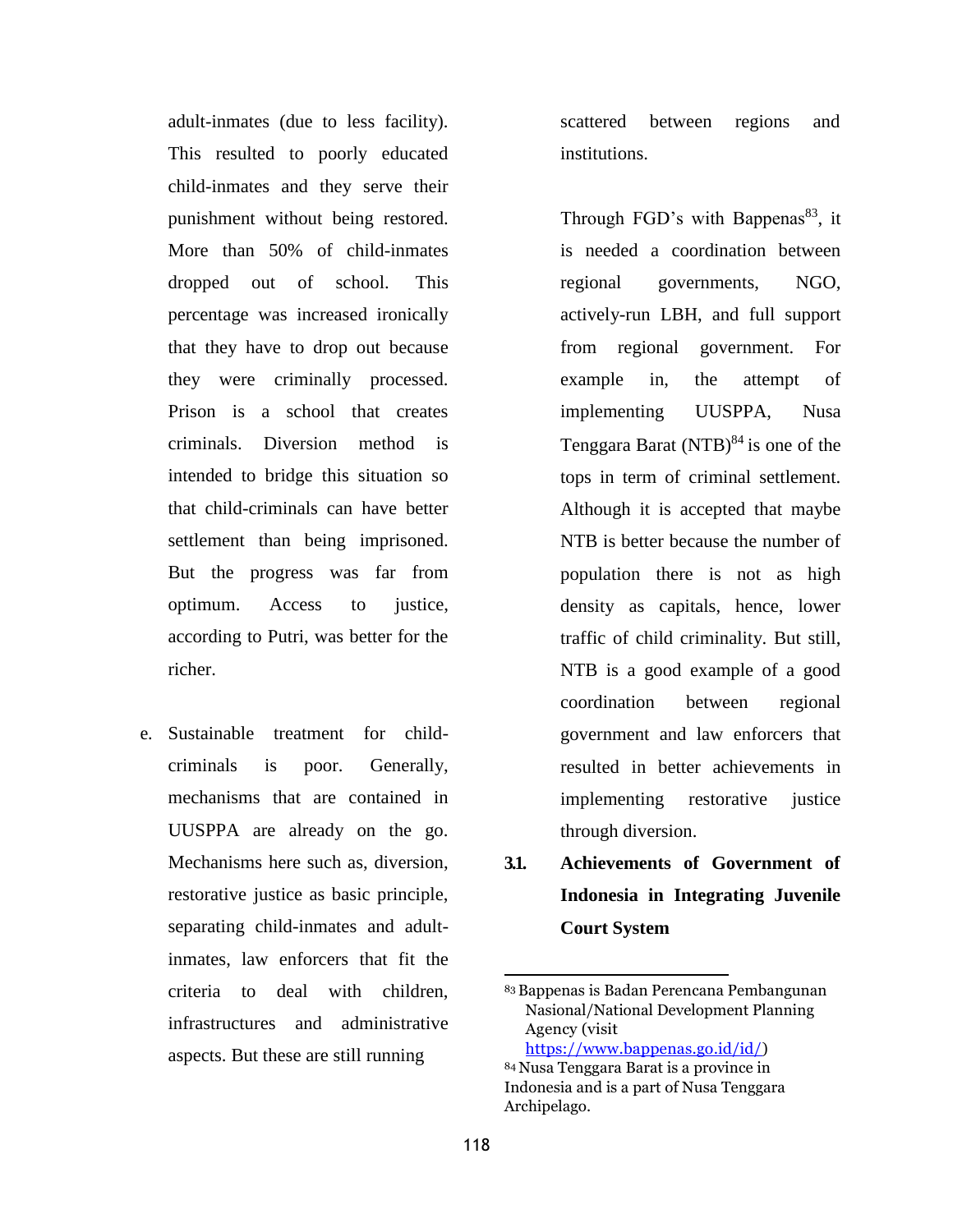We cannot generally say that Indonesian Government put no attention regarding child-criminality settlement. Initiative in regionals is actually already plenty, but UUSPPA seems to be hardly recognized because there is no documenting system in national scale about UUSPPA implementation. Procedural aspects are scattered among regions and institutions. After the birth of UUSPPA in 2012, until 2014 there should have been a procedural instrument through PP, but it had to wait a year longer until finally there was one PP about diversion implementation for child aged less than 12 years old and in conflict with law (PP Number 65 Year 2015) and another one in May 2017 (PP Number 8 Year 2017 about guidelines of coordination, monitoring, evaluation, and reporting of Juvenile Criminal Court System (SPPA)) Meanwhile, number of cases involving child-suspects and child-criminal are multiplying. Some enforcers initiate themselves to implement diversion with their own terms. Some were pushed by LBH and NGO. Then it resulted to a various standard between competencies. Some have best practices some have misperceptions. Diversion was originated to grow the change of behavior of the subject (children in conflict with law). Not just to reach a deal

between perpetrator and victim. The focus must be in restoring the situation. Not reaching material loss being paid.

Some others believe that even if diversion only talks about material payback, that should be ok too. For example, if the victim is willing to receive some amount of compensation offered by the perpetrator, then case is closed. Settlement is reached. But this means, the case may be settled but the child involved in that case is not restored. Also, then what will happen if the perpetrator is not loaded enough to be able to pay a compensation. Diversion is not just in the negotiation and win-win solution. This is a misperception but doesn't mean the enforcers are fully wrong. Their perception is understood because the government was not quick in establishing procedural instruments for UUSPPA.

There were several barriers that have caused the postponed establishment of any procedural instrument of UUSPPA and also the less than optimum enforcement. First, vocal point is on The Ministry of Justice and Human Rights (*Kementrian Hukum dan HAM*). They have struggle on their work load. Second, it is hard to synchronize perception among institutions. Plus UUSPPA is like changing the dogma in a criminal procedural law system. Diversion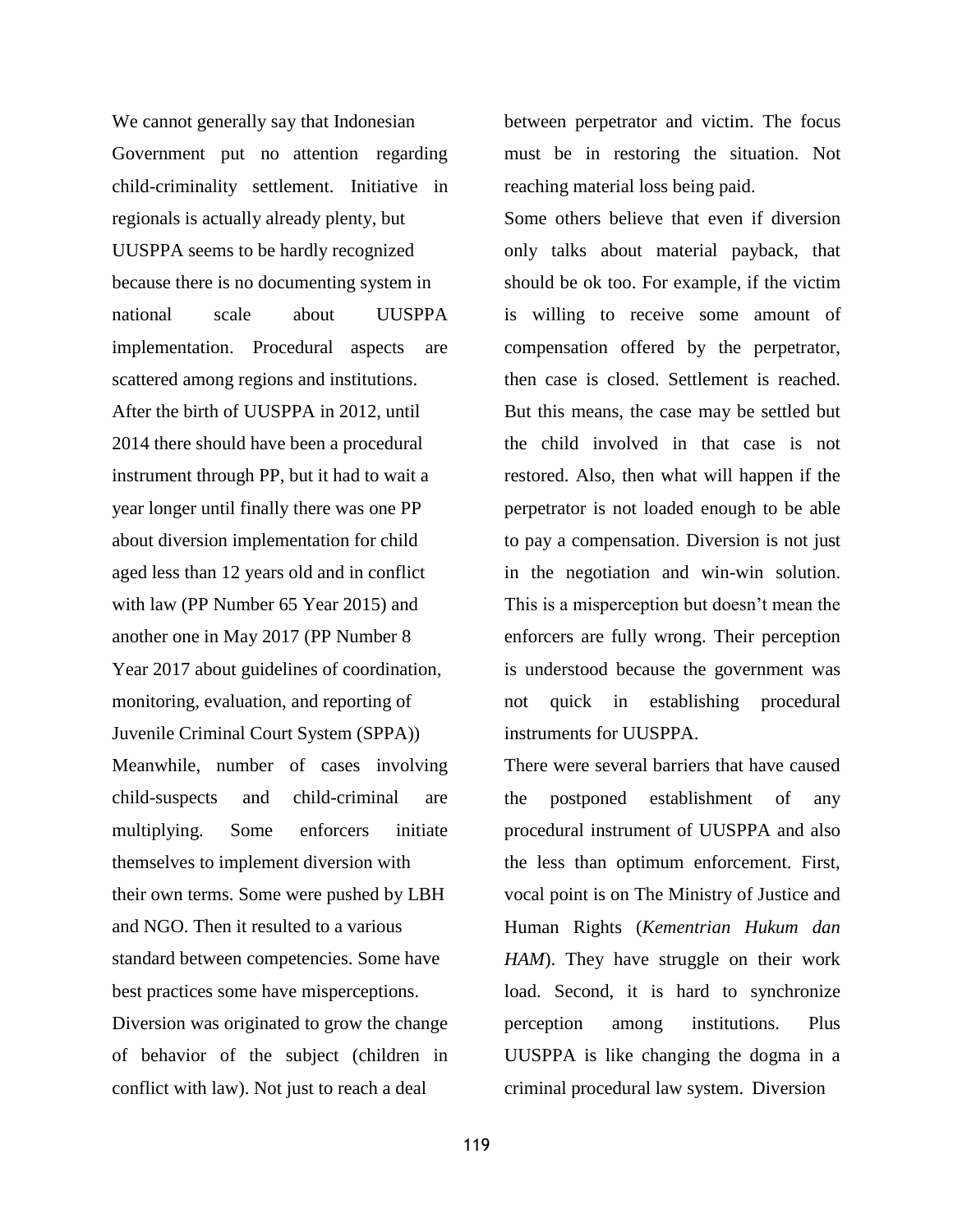itself is a breakthrough innovation. The old system of Indonesian criminal law court that already known still in a blurry line between having a retributive purpose or restorative purpose.

There are several theories regarding purpose of punishment. According to Kant theory, the basis of legitimation of penal is held on *Kategorischen Imperativ*, that is intending every unlawful behavior must be retaliated.<sup>85</sup> This is also known in Absolute Theory, which stated that the purpose of penal is as retribution. In contrary with Absolut Theory, Relative Theory (Teori Relatif/Teori Tujuan) $86$  thought that crime is a product of natural behavior of the perpetrator and is from a condition in a society. $87$  In Indonesia, the law maker of Penal Code didn't mention which theory is implemented by Indonesia Criminal Legal System. Prof. Simons $88$  gave opinion that according to Penal Code makers, penal must be implemented towards public interest and must be aimed towards legal order.

Since the criminal justice system of Indonesia originally never constituted the principle of penal explicitly, it is safe to interpret that the criminal justice system of Indonesia can be concluded based on van Hamel thought, those are:

- The purpose is to enforce legal order (tertib hukum)
- Decisions are made in a corridor of needs
- Ought to prevent crime to happen again
- Penal must be dropped based on a *criminele aetiologie* research and must respect fundamental interest of a criminal.<sup>89</sup>

UUSPPA provides a more spesific purpose that can be seemed a bit different than criminal justice system in general. Penal is no longer only discussing between *Pensylvanich Stelsel*, *Auburn Stelsel*, or *Progressief Stelsel*. UUSPPA provides a system that similar with reformatory for first offender that occured in the United States. This is a system that not only focusing on criminal law and its penal system, but must be hooked with the purpose of the penal itself. Diversion is believed to accomodate it if it is implemented properly. In fact, diversion also caused problems.

<sup>85</sup>Lamintang and Lamintang. (2012). *Hukum Penitensier Indone*sia *(Indonesian Penitentiary Law).* Jakarta: Sinar Grafika, p. 13.

<sup>86</sup>Also knownas *relatieve theorieen*, a thought from*crimineelanthropologische* school, stated that the purpose of penal is to protect the society.

<sup>87</sup>Lamintang and Lamintang. *op cit*, p. 16-18. <sup>88</sup>Simons. "Leerboek I" on Lamintang and Lamintang. op cit, p. 28.

<sup>89</sup> Lamintang and Lamintang, *op cit*, p. 18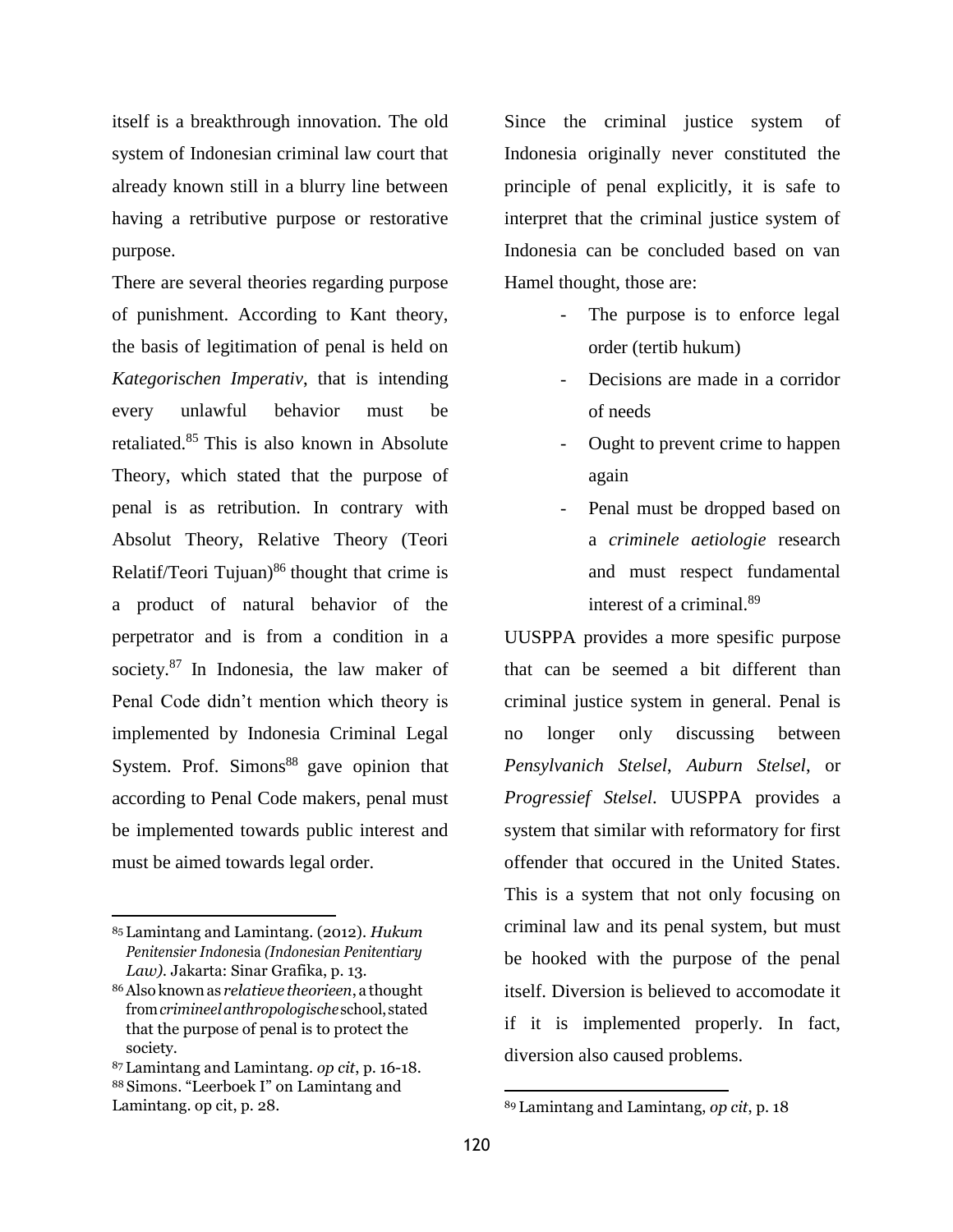Diversion caused most burden. Judges and Supreme Court is trained and used to a mechanism of mediation. So they actually already familiar with the mechanism when they are exposed with diversion. It just need to input perspectives on child. Attorneys on the other hand, harder to cope with diversion. They are used to prosecute suspects. Their perspective generally is to file for a case, bringing it to the court and generally trying to make sure that the prosecuted is punished. Diversion will only increase their workload, among their already loaded works. Similar situation is happened to police institution. They are tied with procedures in investigation. For example, they must summon parties in 3x24 hours. It will cost them more burden when they must setting a diversion procedure and this procedure is delicate and time-consuming. Resistance is unavoidable. They objected the period of summoning parties that is considered too short. They're also mostly burdened by their role that is being expected to be able to facilitate a diversion. Officers are investigator that works on observing cases, collecting evidences, and make sure they have a criminal case to prosecute. Becoming a facilitator for a mechanism like diversion is a distraction.

## **3.2. Child-Crime and Punishment**

Law was believed as a mechanism that allows people to recompense of conflicts. Through law people would gain security of their rights, a fixed settlement of a crime, and restoring social conflicts and restore it to peace. Law instruments (legislation, enforcers) should be obeyed to make sure the purpose of law is reached.

That come to the question of what the purpose of law is. Especially in this topic, what the purpose of criminal law is. Criminal regulations are providing types of crime and punishment. Generally, punishments provided are showing a set of retaliation of a crime that being conducted. Meanwhile, UUSPPA is giving alternatives where child-criminals don't have to be imprisoned. Or more precisely, the punishment for child-criminals is not harmful.

Child-criminals, if they are proven guilty, have to be punished. But the form of punishment for them has been engineered so that it won't be just a form of retaliation but also to restore the criminal. The modern school of crime and punishment (*aliran modern/aliran positif*) said that human have no absolute free-will, instead, human is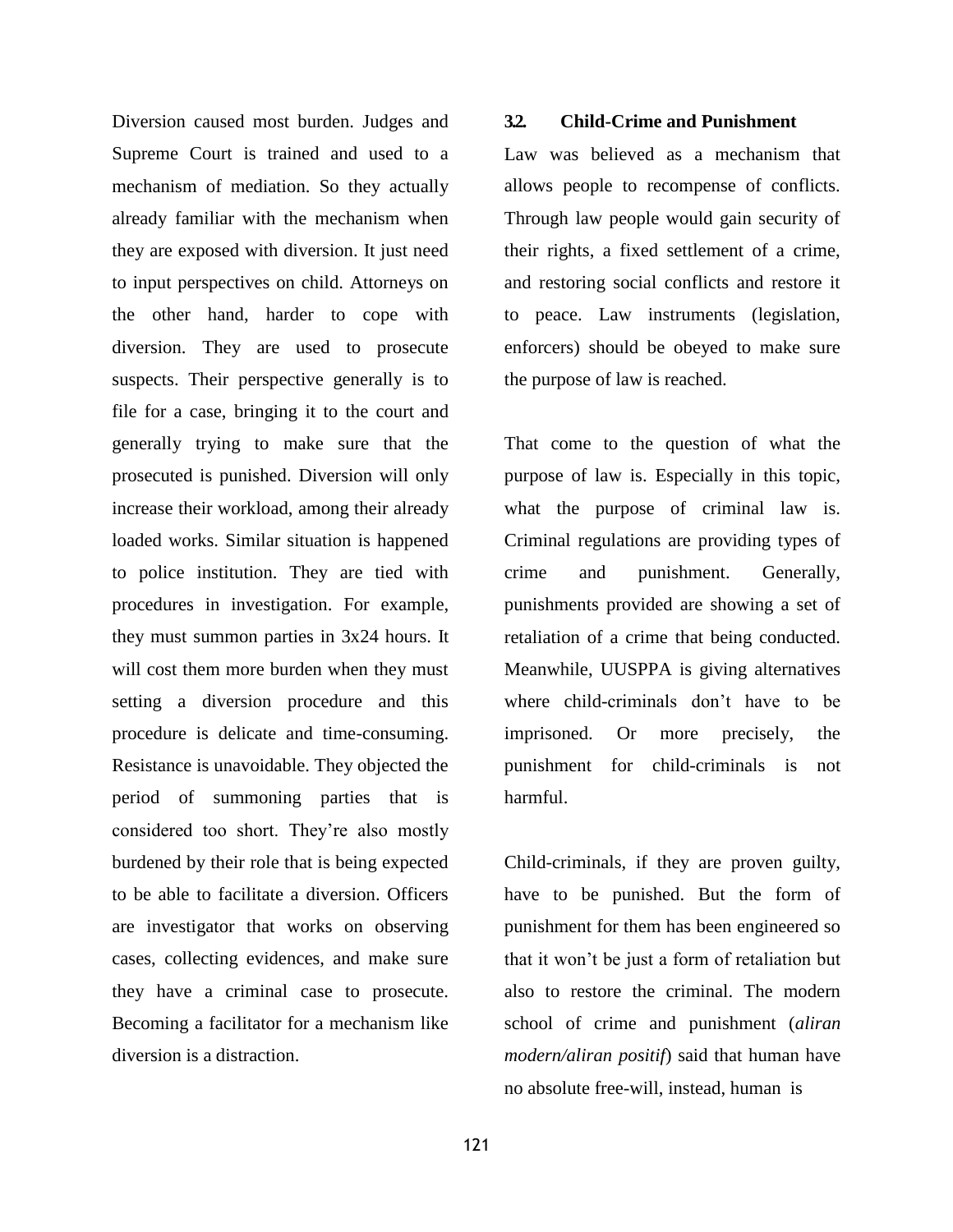always affected by the environment. $90$  So human can't be seen fully culpable of a crime, as the crime is happened by the mixture of individual aspects and environmental aspects. Punishment as a retribution for a subjective fault is not accepted. It is needed to do individualization of crime-actor to re-socialize him. Moreover, on a theory of punishment purpose (*teori tujuan pemidanaan*), the relative theory mentioned that crime punishment is not only about retribution, but also about serving a further purpose, that is to restore the individual, the society, and to prevent crime from happen in the future.<sup>91</sup>

Through UUSPPA and its diversion method, it can be seen that child-criminals are targeted to be re-socialized rather than to be held in a prison. Children are understood as someone who is still getting massive influences from their environment rather than having their own mind state. By their age, they still have not reached their fullygrown maturity, physically and mentally. UUSPPA gave an alternative of dispute

<sup>90</sup>See

settlement that will avoid child-criminals in receiving punishment not suitable with their characteristics.

Characteristics of children need to be highlighted. Children's personality is different with adult, thus it affected the law of crime that involve children as perpetrator. According to behavior theory, human is born clean-slate (*tabula rasa*). The environment will then forming this human into a personality. It is in how his family is, how he's being raised, being educated, how his social life is, that later making him a specific figure of personality and how he behave.<sup>92</sup>

In a process of development to become a grown up, children may be exposed by some factors that possible to increase their opportunity to be a criminal (risk factors). But risk factors are not the same with criminality factors. For instance, poverty is a risk factor, but it doesn't mean that the poor will be a criminal. Poverty is a condition that giving opportunity of a crime.

[http://liseyolanda.staff.uii.ac.id/2009/08/26/t](http://liseyolanda.staff.uii.ac.id/2009/08/26/tujuan-hukum-pidana/) [ujuan-hukum-pidana/](http://liseyolanda.staff.uii.ac.id/2009/08/26/tujuan-hukum-pidana/) accessed on August 28th, 2017 3.24 PM

<sup>91</sup>See Djisman Samosir. (2012). *Sekelumit Tentang Penologi dan Pemasyarakatan*. Bandung: Nuansa Aulia, p. 89.

<sup>92</sup>Interview with Dra. Yodi Donatrin, MPsiT., Psikolog.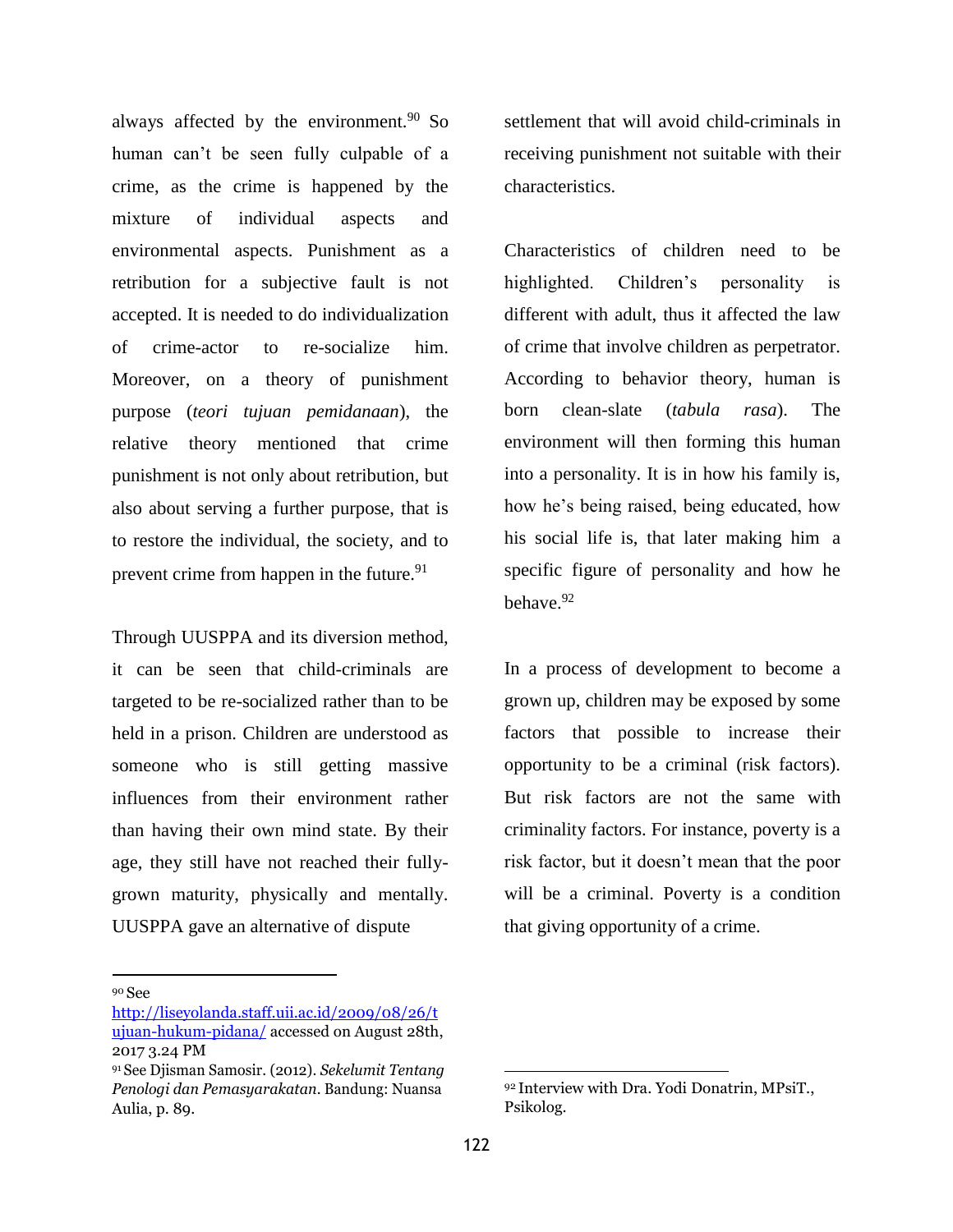Risk factors are also accompanied by protective factors that encounter the risk. There are 5 (five) domain of risk factors: $93$ 

- − Individual
- − Family
- − School
- − Peer group
- − Community

Child-criminality can be caused by social community, other than individual factors. Children are social creatures. Children are never separated from their environmental influences, such as, home, school, and community. There is a need to interact with others and a social need to live among others. According to Sutherland's differential association theory, criminal behavior is learned in a process of communication in intimate groups. Children are very attached with their environment. What they see is what they do. By excluding physical factors, it is believed that if a child becomes a criminal, it is because of his environmental factor where they grow and learn.

Law, in one hand, is providing generalized provisions. Children, in the other hand, cannot be generalized. There are socialconstituted factors that become a factor of crime. The criminal law is seen as not capable in reaching the main purpose of restoring child-criminals. Child-criminals can be understood by social field of study and law belongs to a different field of study. But the law, however, is still needed as penal-code to keep maintaining a balance between restorative and retributive aspects of a crime. Diversion mechanism is the answer to bridge that.

Bandung is an example of city that is already attributed with Children Detention House (LPKA), Children Temporary Detention House (LPAS), and Bapas (Balai Pemasyarakatan). POLDA JABAR (West Java Regional Police Department), for instance, has UPPA (Unit Pelayanan Perempuan dan Anak/Women and Children Service Unit). According to IPDA Dr. Herman K, S.H., S.Sos.,  $M.Si^{94}$  there are some importance in handling child case. Those are:

− Special treatments

<sup>93</sup>Sri Maslihah, *op cit*.

<sup>94</sup>Herman is a PANIT I SUBDIT IV DIT RESKRIMUM POLDA JABAR. Herman gave his speech entitled *PENANGANAN PERKARA ABH DITINJAU DARI PERSPEKTIF HUKUM PIDANA* (Case Settlement involving Children In Conflicts with Law Seen from Criminal Law Perspectives) on "Kids Who Kill" seminar held by Universitas Pendidikan Indonesia, on March 10th, 2017.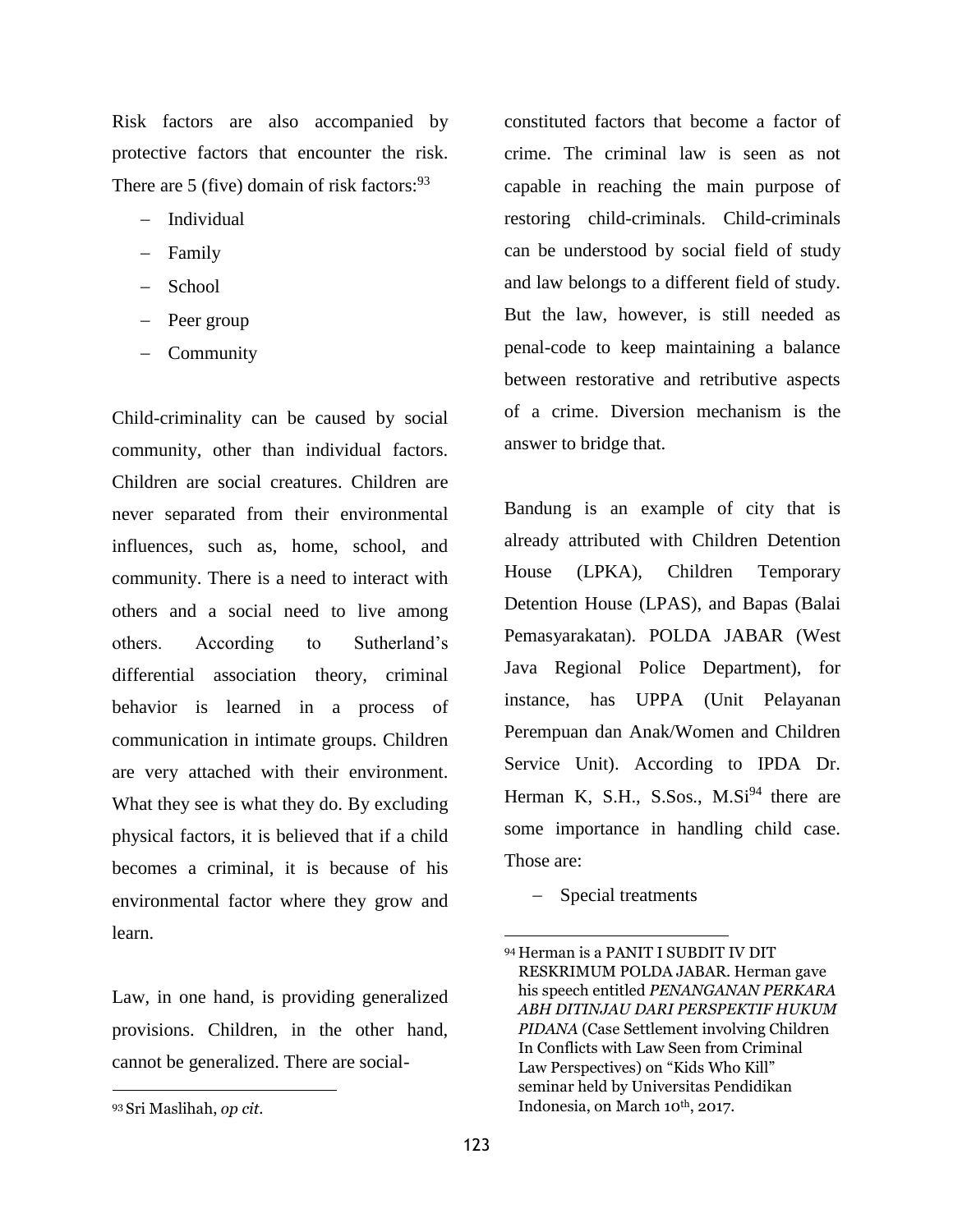- − Processed separated-ly from adults
- Accompaniment by parents/guardian during examination
- − Child's identity secrecy
- Fulfillment of child's basic needs
- Empathy for children

Herman claimed that diversion is already implemented in many police institutions including POLDA JABAR. But according to his chart, it can be seen that the ratio between child-criminal cases and the implementation of diversion is not balanced.



Picture 2. Child-Case Settlement in West Java

The number of diversion was very low during 2015-2016 periods. In the same period, the number of children as a criminal

perpetrator was much higher than children as witness and/or victim.



Table 3. Children as Witness, Victim, and Perpetrator in West Java

That number is only in West Java that is recognized as most attributed in term of SPPA facilitations. West Java is also high in term of child-criminality traffic.

The problem is on how diversion being implemented. Diversion is a best alternative way in bridging the needs to restorative justice and law enforcement. The system ought to support this mechanism better. Improvement also needed in capacity of enforcers. Herman mentioned that officers being put in UPPA are women. Diversion is not only about having woman to examine child-criminals.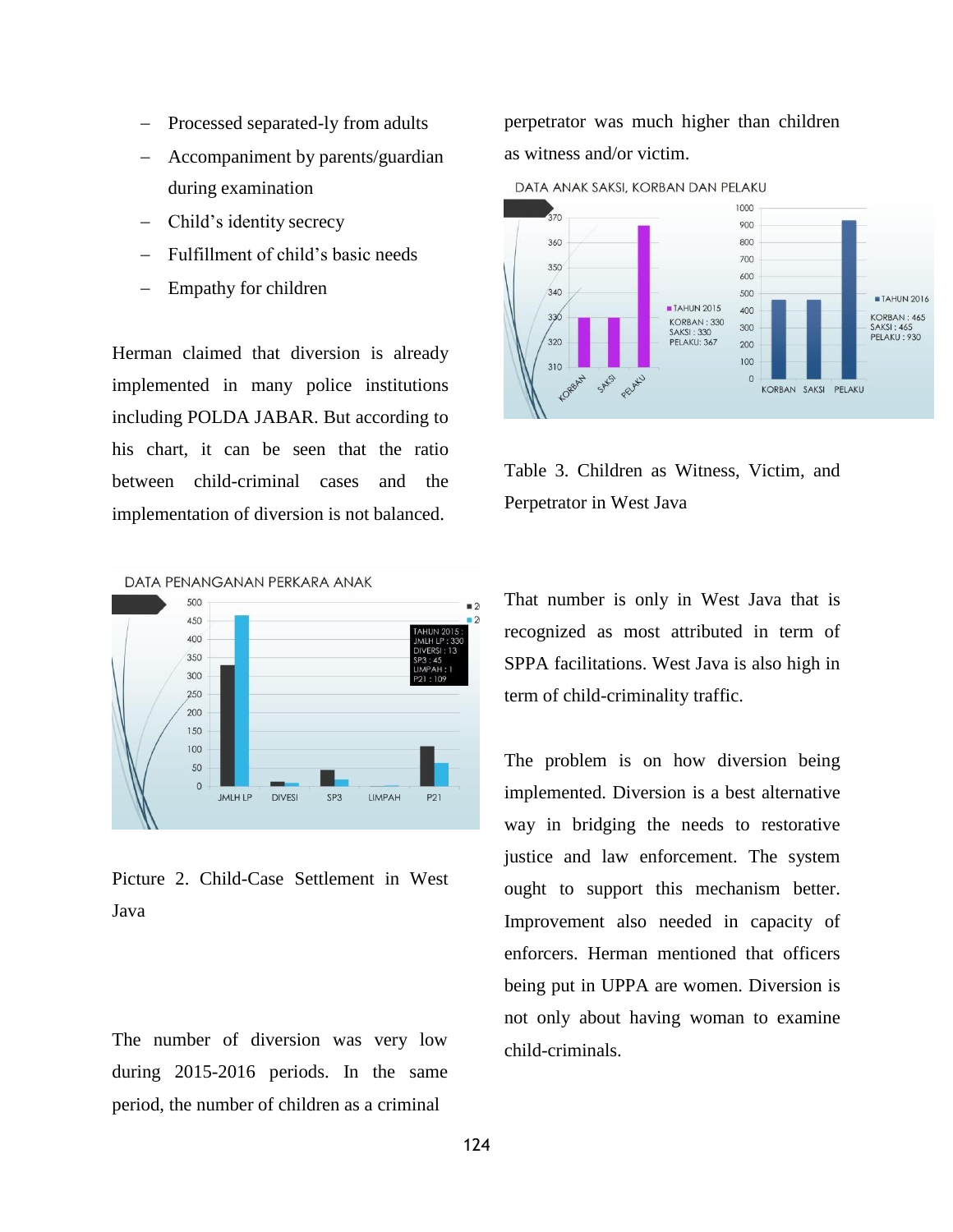Criminal law system of Indonesia has developed into prioritizing children more. It has given the system with principle and mechanism to support it, which is restorative justice principle and diversion. But the government still has many home works to maximize the use of those mechanisms.

#### 4. **Conclusions and Recommendations**

Childrens personality is distinguished from adult's. Children as criminal has psychological factors that are related with environment they grew up in. Their criminality is also constituted by learning onto their surroundings. Children gone bad is not because of their own subjectivity but because of outside factors that drive them to conduct crimes. Those factors led into the development of Juvenile Criminal Court System world wide and also in Indonesia. The modification includes alternative dispute settlement called diversion as written in UUSPPA. This method is believed to accommodate restorative justice of the child-criminals.

The implementation of diversion, however, still far from optimum due to many technical issues, such as capacity of law enforcers in understanding the essence of diversion, load work on enforcers, un-uniformity of

implementation between regions and institutions (still scattered), the formulation of provisions in UUSPPA that still giving a a gap to the importance of UUSPPA, principle of UUSPPA in a matter the purpose of penal that is different with Indonesian criminal justice system principle in general, and the fact that chil-criminality is supposed to be observed through sociolegal approach but it is trapped in a legalistic mind of Indonesia Legal System.

As a recommendation, there are several steps that needs to be done in a hope of developing Juvenile Criminal Court System, those are:

- Make amandement of the existing UUSPPA especially on a provision about legal enforcers competency. Officers MUST be those who have been intesively trained about Juvenile Court System and must be sertified.
- Make amendement of the existing UUSPPA on a provision about the obligation of diversion. Diversion is obliged to be conducted, not only to be offered to the parties. Diversion also should be implemented to any crime without limitation.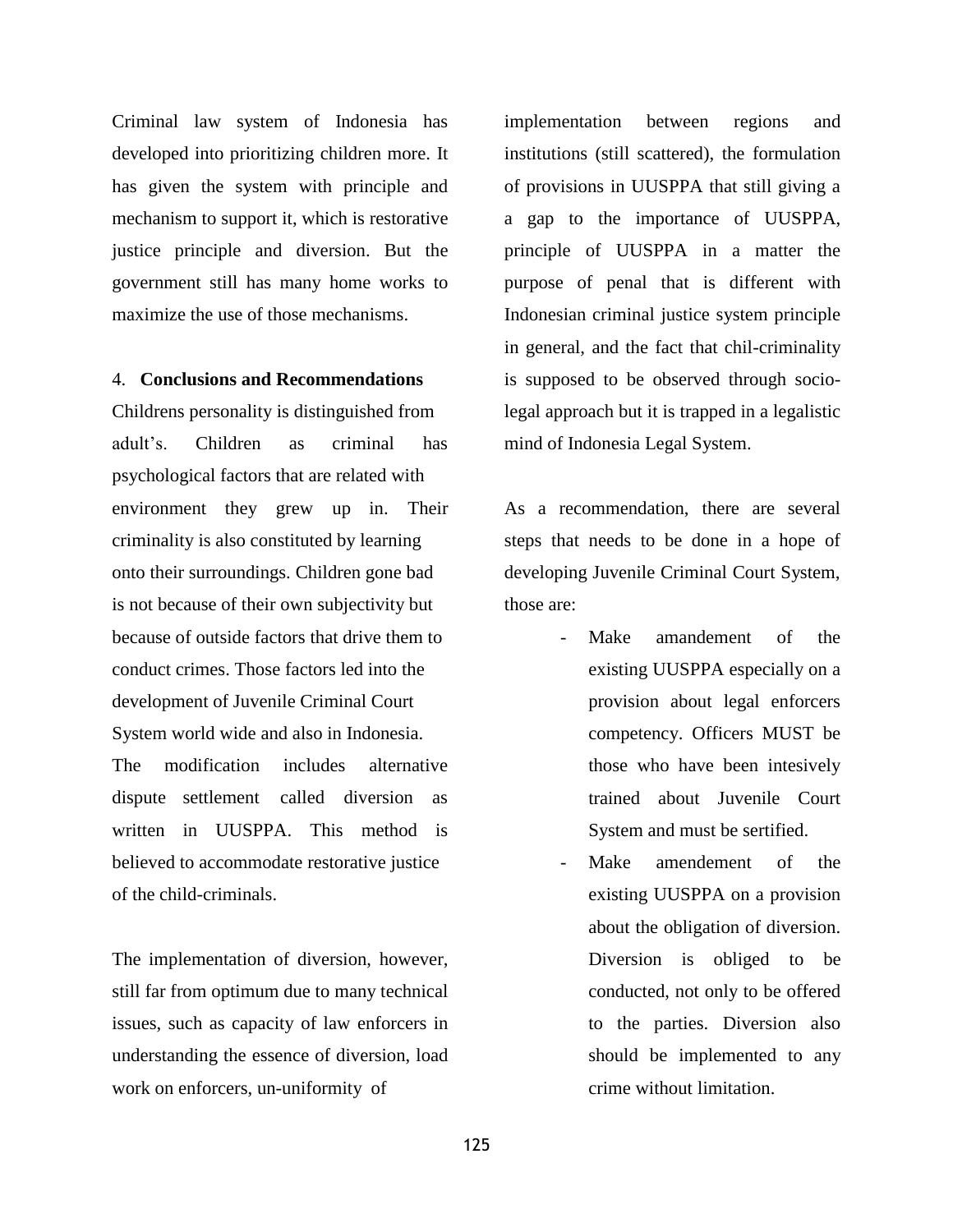Limitations here, such as, only for crimes that are punished for less than 7 years.

- Make a reformation of beraucracy that is related with child-criminality dispute settlement.
- Establish the guidelines of UUSPPA through PP that contains a more sharply regulated code of conduct (the 2017 PP is not sharp enough and only normatively regulating the guidelines)
- Strengthen the monitoring system between regionals and institutions.
- Create a national database to record the achievements on UUSPPA implementation nationwide-ly.
- Adding more detention house for children is not a solution. The goal is to reduce the number of child-inmates, so there is no need to add more detention house. The focus is on increasing the quality of diversion so that childcriminals are restored rather than imprisoned.

Acknowledgement.

Author would like to express gratitude for Law School President University as supporting institution. Also, to Mrs. Putri Kusuma Amanda, researcher at PUSKAPA UI and lecturer at Jentera Law School for helping the author in writing this research.

## References:

Books:

- Djisman Samosir. (2012). *Sekelumit Tentang Penologi & Pemasyarakatan*. Bandung: Nuansa Aulia.
	- Lawrence M. Friedmann. (2011). *Sistem Hukum – Perspektif Ilmu Sosial*. Bandung: Nusa Media.
- Muladi and Barda Nawawi Arif. (2007). *Bunga Rampai Hukum Pidana*. Bandung: Alumni.
- PAF Lamintang and Theo Lamintang. (2012) *Hukum Penitensier Indonesia*. Jakarta: Sinar Grafika.
- Steven Vago, *Law and Society*. New Jersey: Pearson Prentice Hall.
- Stewart Macaulay. et al. (1995). *Law and Society: Readings on*